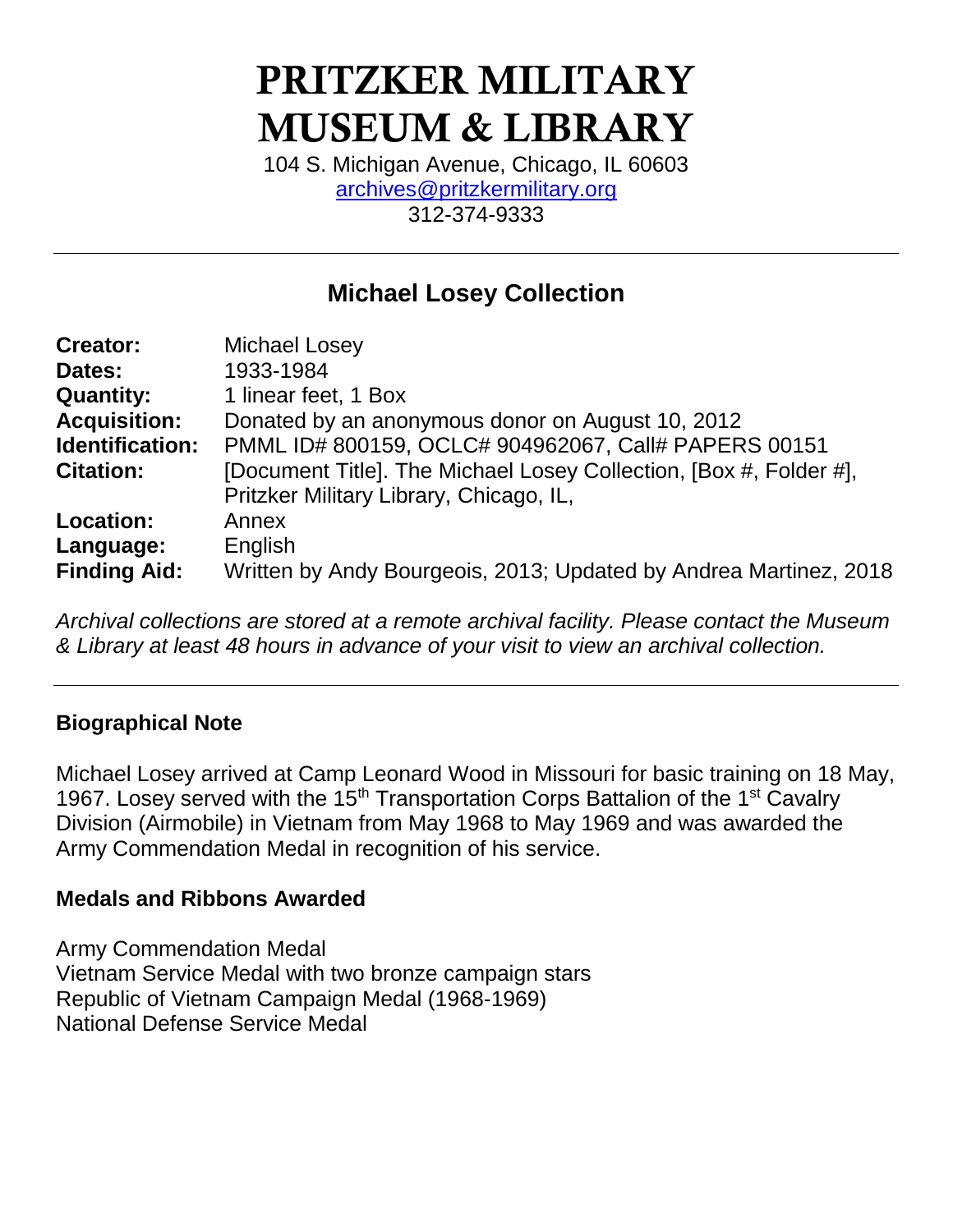## **Scope and Content of the Collection**

The Michael Losey Collection consists of Michael Losey's awards, unit insignia, dog tags, medals, photographs, and dress uniform. The collection also includes photographs of and comic strips drawn by Dick Wingert, a war correspondent and cartoonist who was a first cousin of Losey's mother.

### **Arrangement**

The collection is contained within 1 oversized flat box.

### **Series One: Michael Losey, 1967-1969, n.d., Box 1**

This series contains certificates that mark achievements in Michael Losey's military career, including receiving the Army Commendation Medal. There are also four photographs of Losey, five photographs of Vietnamese women, and a postcard sent from Ft. Leonard Wood. Both the photographs of Vietnamese women and the unit insignia pins were found in the pockets of the dress uniform.

# **Series Two: Dick Wingert, 1933-1984, n.d., Box 1**

This series includes photos of Dick Wingert as well as artwork from his comic strip "Hubert." The photos include Wingert in junior high, his time as U.S. Army War Correspondent in World War II, and a photo of Wingert later in life. The comic strips are originals hand-drawn by Wingert.

# **Rights**

Copyrights held by donor were transferred to the Pritzker Military Museum & Library. All other rights are held by the author or publisher. Users assume responsibility for following copyright laws as established by US Code Title 17.

#### **Access**

Researchers must use reproductions of valuable original documents, unless otherwise granted permission by PMML staff.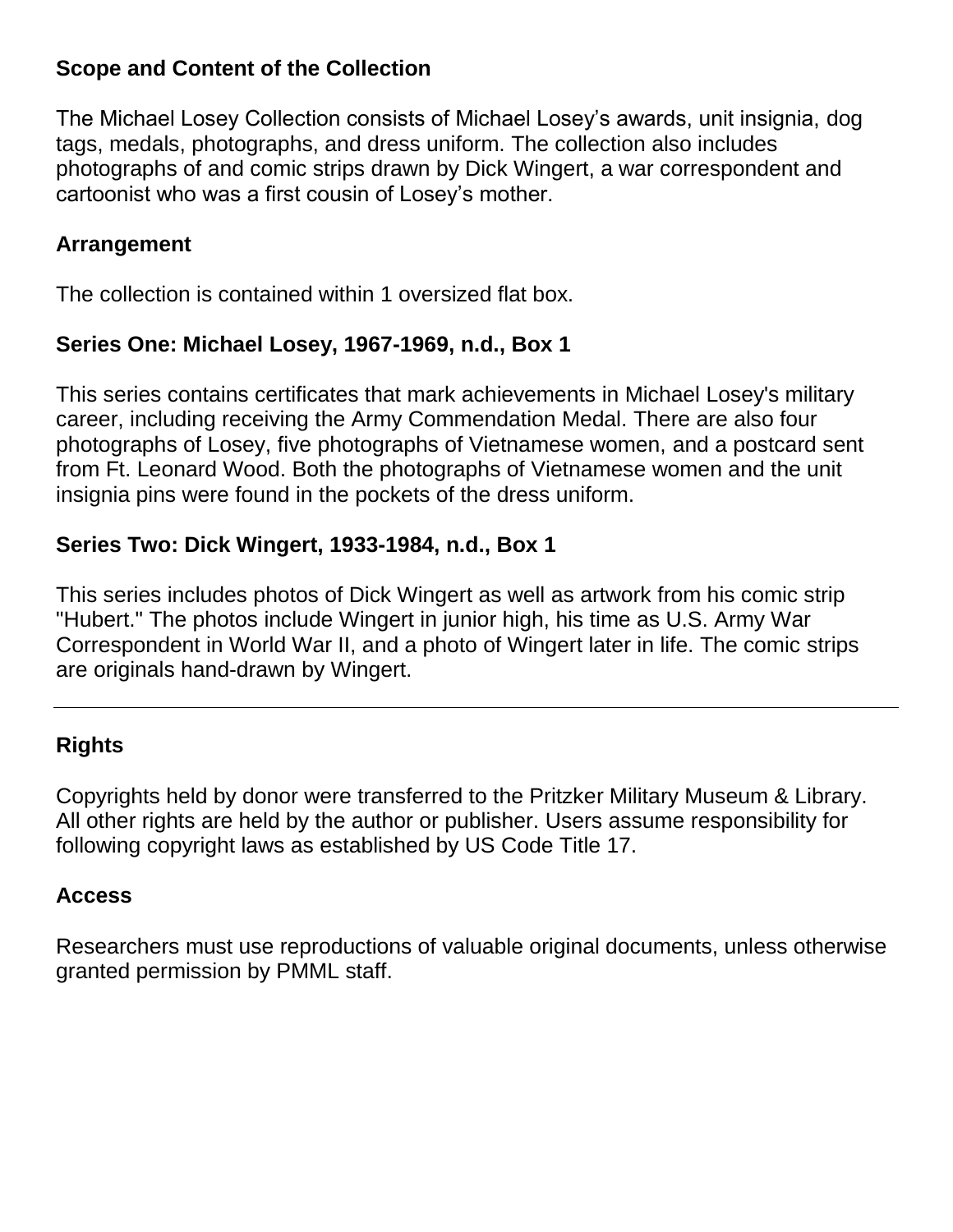## **Separations**

| <b>Item ID</b> | <b>Call Number</b> | <b>Description</b>                            |
|----------------|--------------------|-----------------------------------------------|
| 800159016      | PAPERS 151         | 1st Cavalry Division shoulder sleeve insignia |
| 800159017      | PAPERS 151         | Vietnam Service Medal Set                     |
| 800159018      | PAPERS 151         | Dog tags with 1st Cavalry medallion           |
| 800159019      | PAPERS 151         | Michael Losey's Army Dress Uniform            |
| 800159020      | PAPERS 151         | 1st Cavalry Division pin insignia             |
| 800159021      | PAPERS 151         | 15th Transportation Battalion pin insignia    |
|                |                    |                                               |

### **Key Subjects**

This collection is indexed under the following headings in the Library's online catalog. Researchers interested in materials about related topics, persons, or places should search the catalog using these subject headings.

#### **Names**

Wingert, Dick, 1919-1994.

#### **Subjects**

Cartoonists--United States. United States. Army. Cavalry Division, 1<sup>st</sup>. Vietnam War, 1961-1975.

# **Container List**

| <b>Box Folder</b> | Item ID $#$ | <b>Title</b>                                                         | <b>Dates</b> |
|-------------------|-------------|----------------------------------------------------------------------|--------------|
|                   |             | Series 1: Michael Losey, 1967-1969, n.d.                             |              |
| $\blacksquare$    |             | <b>Awards</b>                                                        |              |
|                   | 800159001   | Certificate from Dept. of the Army for "The Food"<br>Service Course" | 9/27/1967    |
|                   |             | 800159002 Certificate for Army Commendation Medal from               | 4/18/1969    |
|                   |             |                                                                      |              |